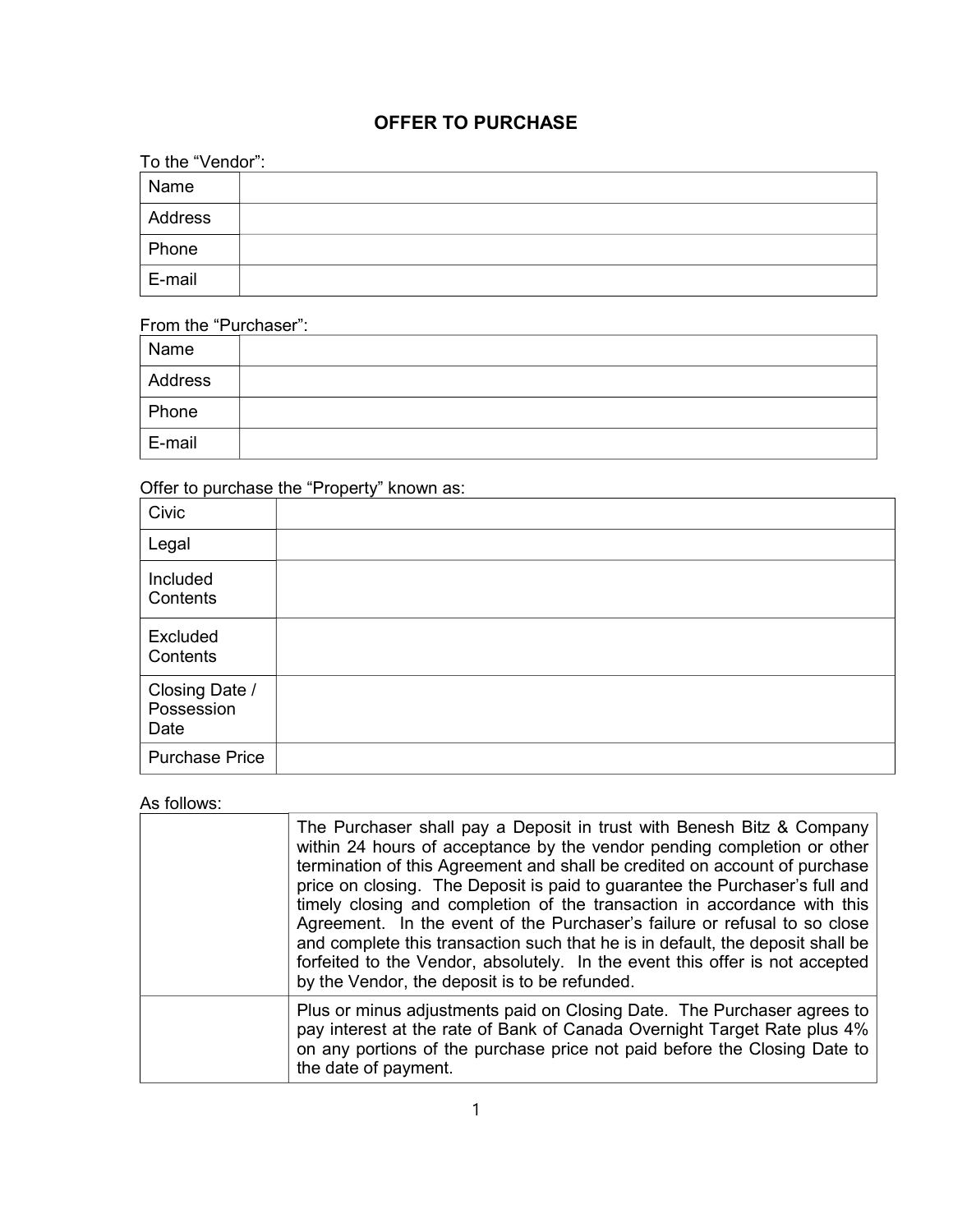Closing Date means date of vacant possession

Adjustments taxes for the current tax year will be the responsibility of the Purchaser.

The Property shall be at the risk of the Vendor until Closing Date and at the risk of the Purchaser thereafter.

Each party shall pay their own lawyer. The Purchaser pays any related financing and to register the transfer.

#### Warranties:

Vendor:

- Is not a non-resident of Canada within the meaning of the *Income Tax Act (Canada)*.
- Is the true beneficial owner of the Property and has the full power and right to sell and convey title to the Purchaser.
- ⦁ The property included in the purchase price shall be transferred free and clear of all encumbrances, debts or liabilities except for those assumed by the Purchaser.
- ⦁ There are no other representations, warranties, guarantees, or promises other than those contained in this Offer and the Purchaser acknowledges that, except as specifically contained in this Offer, no reliance has been placed upon any representation, warranty, promise, undertaking, or statement made or given by or on behalf of the Vendor, express or implied, verbal or written, concerning the Premises in electing to proceed with the purchase thereof.

Purchaser:

GST is not included in the purchase price, and is the responsibility of the Purchaser.

My/our GST No. is:

This Offer shall be irrevocable by the Purchaser until o'clock a.m./p.m. on the day of the case of the case of  $\sim$  20  $\,$ 

 $\mathcal{L}_\text{max} = \mathcal{L}_\text{max} = \mathcal{L}_\text{max} = \mathcal{L}_\text{max} = \mathcal{L}_\text{max} = \mathcal{L}_\text{max} = \mathcal{L}_\text{max} = \mathcal{L}_\text{max} = \mathcal{L}_\text{max} = \mathcal{L}_\text{max} = \mathcal{L}_\text{max} = \mathcal{L}_\text{max} = \mathcal{L}_\text{max} = \mathcal{L}_\text{max} = \mathcal{L}_\text{max} = \mathcal{L}_\text{max} = \mathcal{L}_\text{max} = \mathcal{L}_\text{max} = \mathcal{$ 

, after which time, if not accepted, this Offer shall be null and void and the deposit returned to the Purchaser without interest. If accepted, this is a binding agreement. Failure or refusal on the Purchaser's part to complete the said transaction shall render the contract voidable by the Vendor, and, if voided, the deposit shall be forfeited to the Vendor.

This Offer is subject to:

⦁

• The Purchaser obtaining on or before satisfactory mortgage financing.

In the event the conditions are not met or waived, this Agreement may for any reason save the willful default of the Purchaser be cancelled, and in the event of cancellation, the deposit shall be refunded to the Purchaser and all parties are released from all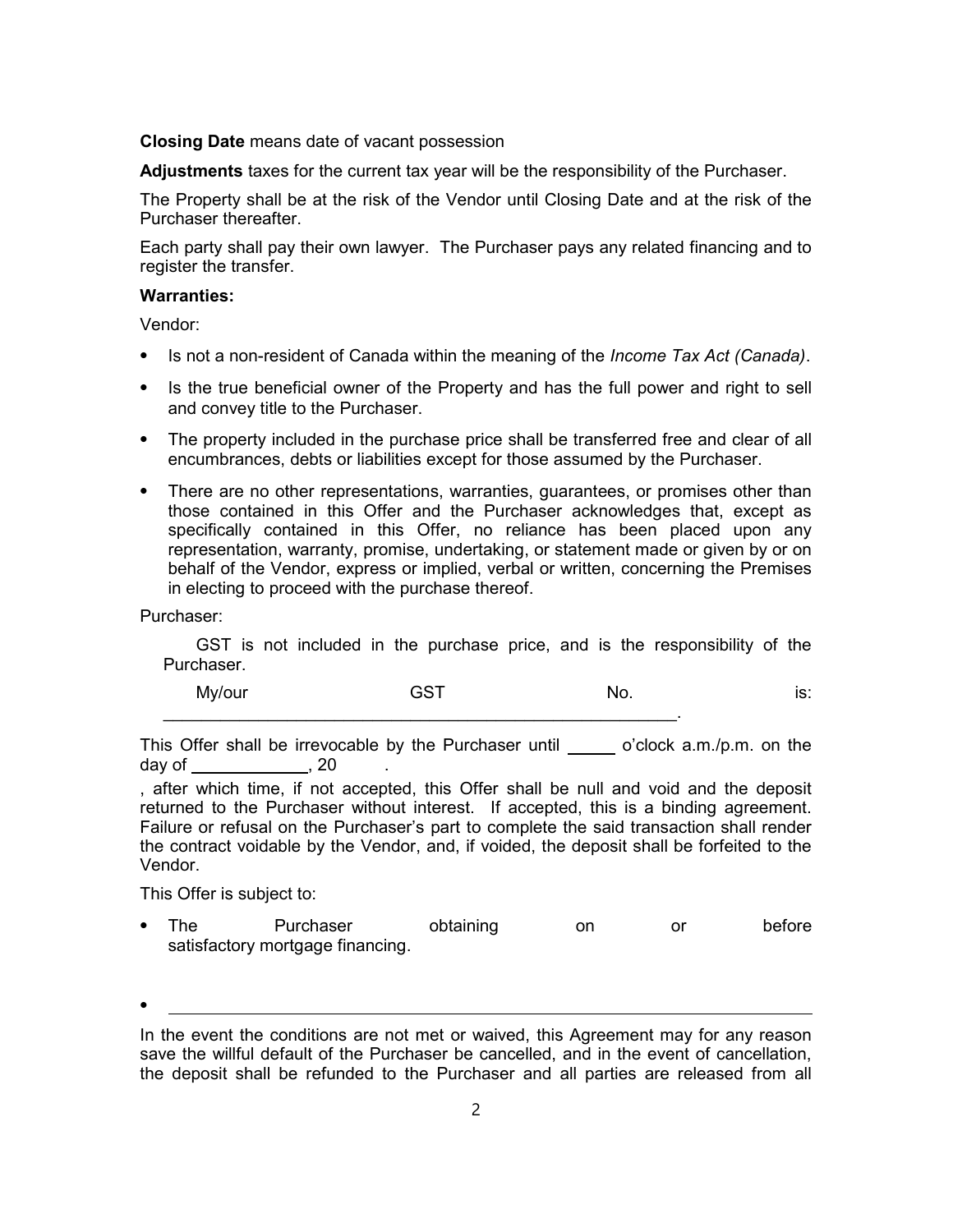obligations hereunder.

Dated this \_\_\_\_\_\_ day of \_\_\_\_\_\_\_\_\_\_\_\_\_\_\_\_\_\_\_\_\_, 20

Purchaser -

Purchaser -

Witness -

l,

Solicitor for the Purchaser: